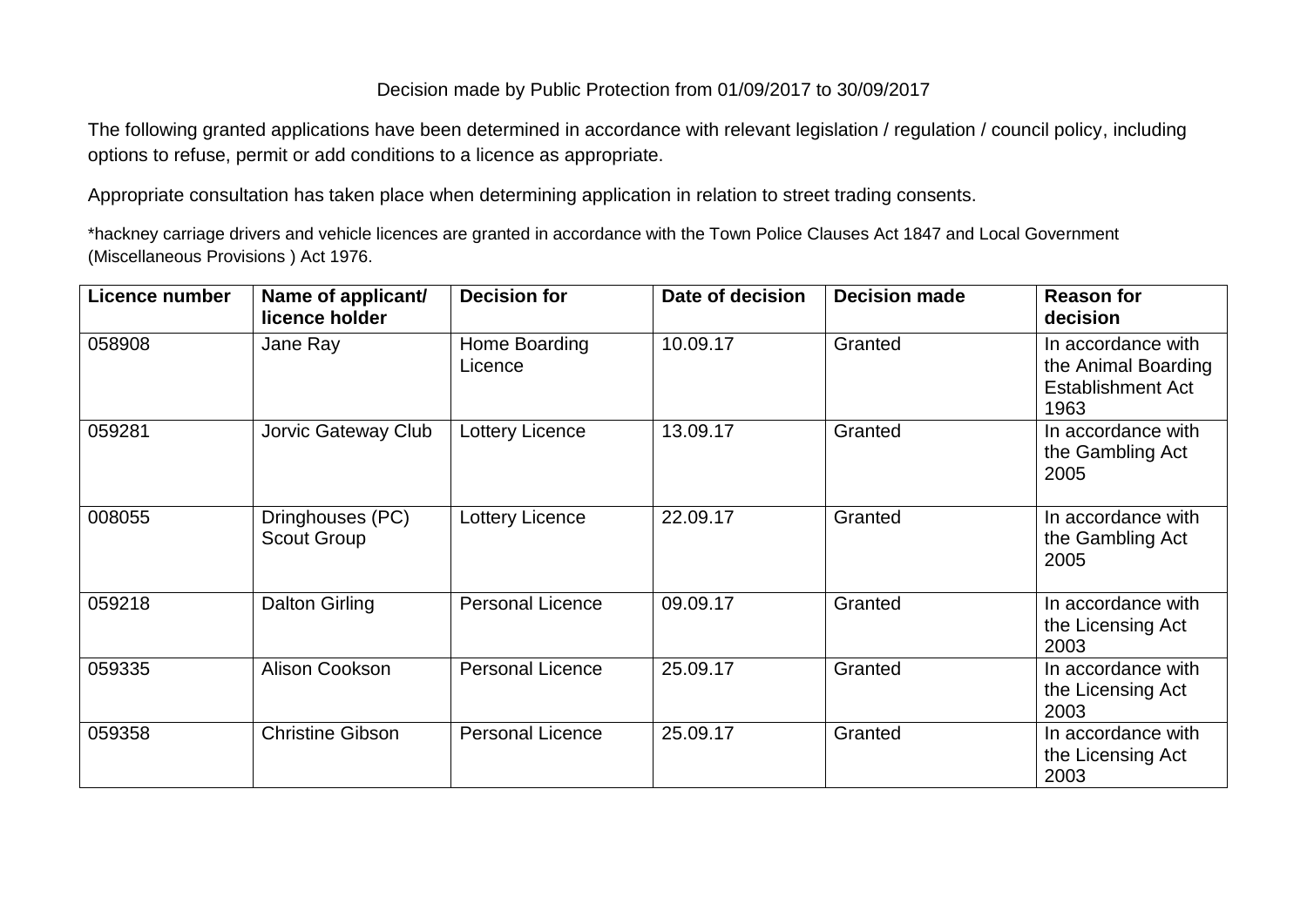| 059336 | <b>Anthony Green</b>        | <b>Personal Licence</b>                          | 27.09.17 | Granted | In accordance with<br>the Licensing Act<br>2003                                         |
|--------|-----------------------------|--------------------------------------------------|----------|---------|-----------------------------------------------------------------------------------------|
| 009471 | McColls, Crichton<br>Avenue | <b>Minor Variation</b>                           | 15.09.17 | Granted | In accordance with<br>the Licensing Act<br>2003                                         |
| 058836 | <b>Shambles Market</b>      | <b>Premise Licence</b>                           | 04.09.17 | Granted | In accordance with<br>the Licensing Act<br>2003                                         |
| 058967 | <b>Murton Arms</b>          | <b>Premise Licence</b>                           | 08.09.17 | Granted | In accordance with<br>the Licensing Act<br>2003                                         |
| 059156 | 2 Oxford Place              | <b>Premise Licence</b>                           | 20.09.17 | Granted | In accordance with<br>the Licensing Act<br>2003                                         |
| 059315 | <b>Kate Tattershall</b>     | <b>Acupuncture Licence</b><br>Practitioner       | 04.09.17 | Granted | In accordance with<br><b>Local Government</b><br>(Miscellaneous<br>Provisions) Act 1982 |
| 059316 | Poppleton<br>Acupuncture    | <b>Acupuncture Licence</b><br>Premise            | 04.09.17 | Granted | In accordance with<br><b>Local Government</b><br>(Miscellaneous<br>Provisions) Act 1982 |
| 059300 | The Bothy                   | <b>Skin Piercing Licence</b><br>Premise          | 07.09.17 | Granted | In accordance with<br><b>Local Government</b><br>(Miscellaneous<br>Provisions) Act 1982 |
| 059433 | <b>Anne Gledhall</b>        | <b>Acupuncture Licence</b><br>Practitioner       | 20.09.17 | Granted | In accordance with<br><b>Local Government</b><br>(Miscellaneous<br>Provisions) Act 1982 |
| 325    | Thomas E Gurden             | <b>Hackney Carriage</b><br><b>Driver Licence</b> | 21.09.17 | Granted | Granted in<br>accordance with the<br>legislation                                        |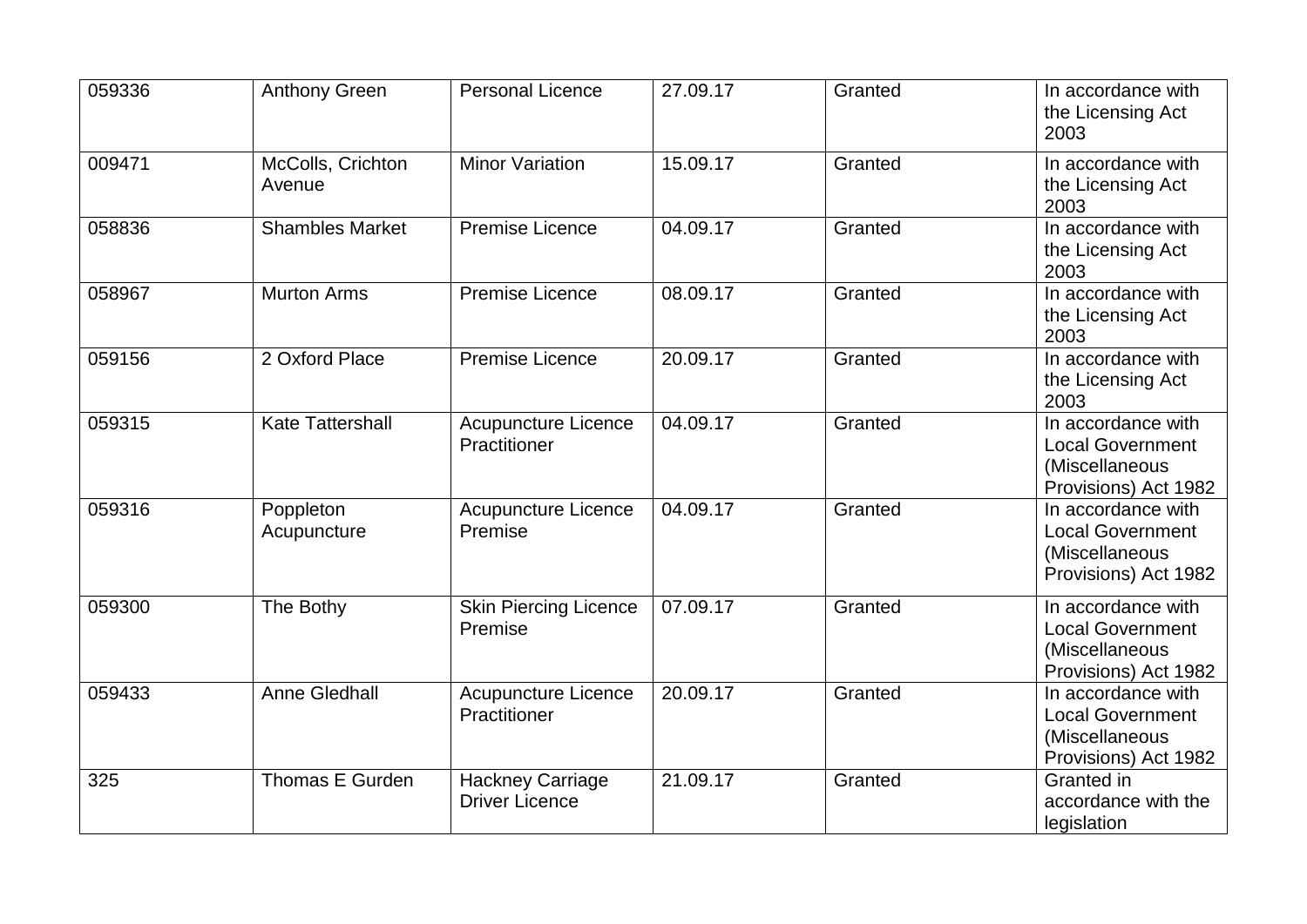| 326 | Nazif Erimhan         | <b>Hackney Carriage</b>                | 28.09.17 | Granted | Granted in          |
|-----|-----------------------|----------------------------------------|----------|---------|---------------------|
|     |                       | <b>Driver Licence</b>                  |          |         | accordance with the |
|     |                       |                                        |          |         | legislation         |
| 464 | <b>Peter G Watts</b>  | <b>Private Hire Driver</b>             | 05.09.17 | Granted | Granted in          |
|     |                       | Licence                                |          |         | accordance with the |
|     |                       |                                        |          |         | legislation         |
| 23  | Andrei-Vlad Albu      | <b>Private Hire Driver</b>             | 28.09.17 | Granted | Granted in          |
|     |                       | Licence                                |          |         | accordance with the |
|     |                       |                                        |          |         | legislation         |
| 893 | Peter G Watts         | <b>Private Hire Vehicle</b><br>Licence | 05.09.17 | Granted | Granted in          |
|     |                       |                                        |          |         | accordance with the |
|     |                       |                                        |          |         | legislation         |
| 906 | Streamline (York) Ltd | <b>Private Hire Vehicle</b><br>Licence | 07.09.17 | Granted | Granted in          |
|     |                       |                                        |          |         | accordance with the |
|     |                       |                                        |          |         | legislation         |
| 909 | Streamline (York) Ltd | <b>Private Hire Vehicle</b>            | 07.09.17 | Granted | Granted in          |
|     |                       | Licence                                |          |         | accordance with the |
|     |                       |                                        |          |         | legislation         |
| 912 | <b>Timothy Harris</b> | <b>Private Hire Vehicle</b><br>Licence | 07.09.17 | Granted | Granted in          |
|     |                       |                                        |          |         | accordance with the |
|     |                       |                                        |          |         | legislation         |
| 607 | Anthony A Brown       | <b>Private Hire Vehicle</b><br>Licence | 17.09.17 | Granted | Granted in          |
|     |                       |                                        |          |         | accordance with the |
|     |                       |                                        |          |         | legislation         |
| 324 | Streamline (York) Ltd | <b>Private Hire Vehicle</b>            | 26.09.17 | Granted | Granted in          |
|     |                       | Licence                                |          |         | accordance with the |
|     |                       |                                        |          |         | legislation         |
| 391 | Streamline (York) Ltd | <b>Private Hire Vehicle</b>            | 26.09.17 | Granted | Granted in          |
|     |                       | Licence                                |          |         | accordance with the |
|     |                       |                                        |          |         | legislation         |
| 438 | Mr Toby Loveday-      | <b>Private Hire Vehicle</b>            | 28.09.17 | Granted | Granted in          |
|     | Foulds                | Licence                                |          |         | accordance with the |
|     |                       |                                        |          |         | legislation         |